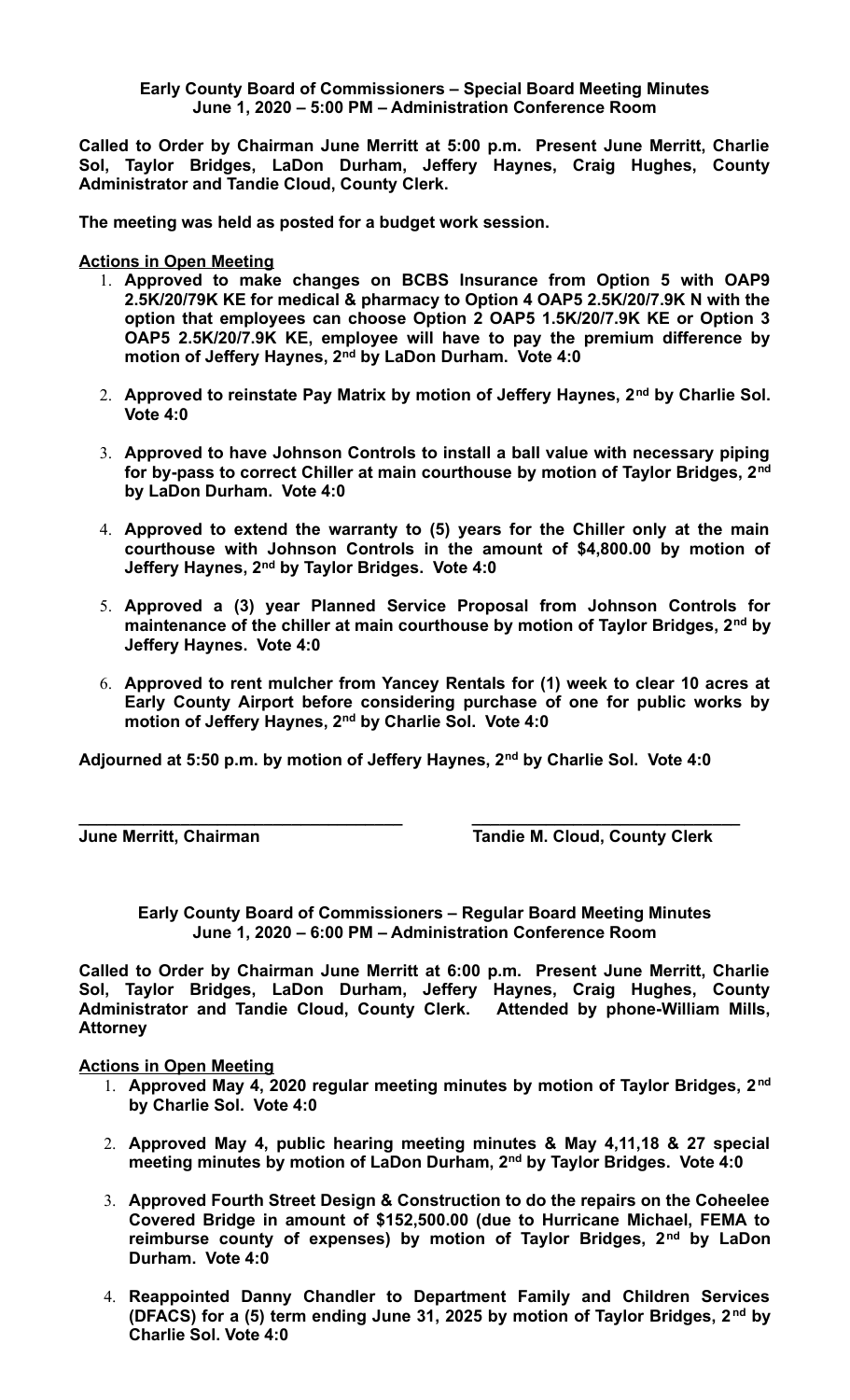- 5. **Approved Public Buildings employees work schedule to return to Monday – Friday, 8:00 a.m. to 5:00 p.m. beginning June 3, 2020 by motion of LaDon Durham, 2nd by Taylor Bridges. Vote 4:0**
- 6. **Approved Resolution from (GDOT) Georgia Department of Transportationcontract for CARES ACT Funding of \$20,000.00 to reimburse airport expenses by motion of Jeffery Haynes, 2nd by Taylor Bridges. Vote 4:0**
- 7. **Approved the Code Enforcement fees increase as recommended from Planning Commission effective July 1, 2020 by motion of Taylor Bridges, 2nd by LaDon Durham. Vote 4:0**

**Adjourned at 7:05 p.m. by motion of Taylor Bridges, 2nd by Charlie Sol. Vote 4:0**

**\_\_\_\_\_\_\_\_\_\_\_\_\_\_\_\_\_\_\_\_\_\_\_\_\_\_\_\_\_\_\_\_\_\_\_ \_\_\_\_\_\_\_\_\_\_\_\_\_\_\_\_\_\_\_\_\_\_\_\_\_\_\_\_\_ June Merritt, Chairman Community Clerk** Tandie M. Cloud, County Clerk

**Early County Board of Commissioners – Special Board Meeting Minutes June 4, 2020 – 4:00 PM – Administration Conference Room**

**Called to Order by Chairman June Merritt at 4:00 p.m. Present June Merritt, Charlie Sol, Taylor Bridges, LaDon Durham, Jeffery Haynes, Craig Hughes, County Administrator and Tandie Cloud, County Clerk.** 

**The meeting was held as posted for a budget work session.**

## **Actions in Open Meeting**

- 1. **Approved a 2% COLA raise for county employees, except for FBO John Hatcher who received a pay increase, by motion of Jeffery Haynes, 2nd by Charlie Sol. Vote 4:0**
- 2. **Approved purchase a Roll off Truck (sell of ROT 1 2001 Freightliner Vin#6501); Skid Steer Mulcher & Sweeper (pending on work at airport); Dump Truck (pending condition of DT 3 2007 Peterbilt vin#0292 repairs) by motion of Taylor Bridges, 2nd by LaDon Durham. Vote 4:0**
- 3. **Approved Four-M Maintenance to install LED lights at Public Works Shop in amount of \$7610.00 by motion of LaDon Durham, 2nd by Jeffery Haynes. Vote 4:0**
- 4. **Approved Whitts Quality Roofing to remove and replace a metal roof on Public Works Shop in amount of \$29,250.00 with a (5) year warranty by motion of Jeffery Haynes, 2nd by Charlie Sol. Vote 4:0**
- 5. **Approved to change Chamber of Commerce contract from \$25,000.00 annually to \$20,000.00 by motion of Charlie Sol, 2nd by LaDon Durham. Vote 4:0**
- 6. **Approved to make a settlement offer with City of Blakely over dissolvement of Early County Department of Public Safety with equipment, vehicles and past due payments of (3) months due county by motion of LaDon Durham, 2nd by Taylor Bridges. Vote 4:0**

**Adjourned at 6:15 p.m. by motion of LaDon Durham, 2nd by Taylor Bridges. Vote 4:0**

**\_\_\_\_\_\_\_\_\_\_\_\_\_\_\_\_\_\_\_\_\_\_\_\_\_\_\_\_\_\_\_\_\_\_\_ \_\_\_\_\_\_\_\_\_\_\_\_\_\_\_\_\_\_\_\_\_\_\_\_\_\_\_\_\_**